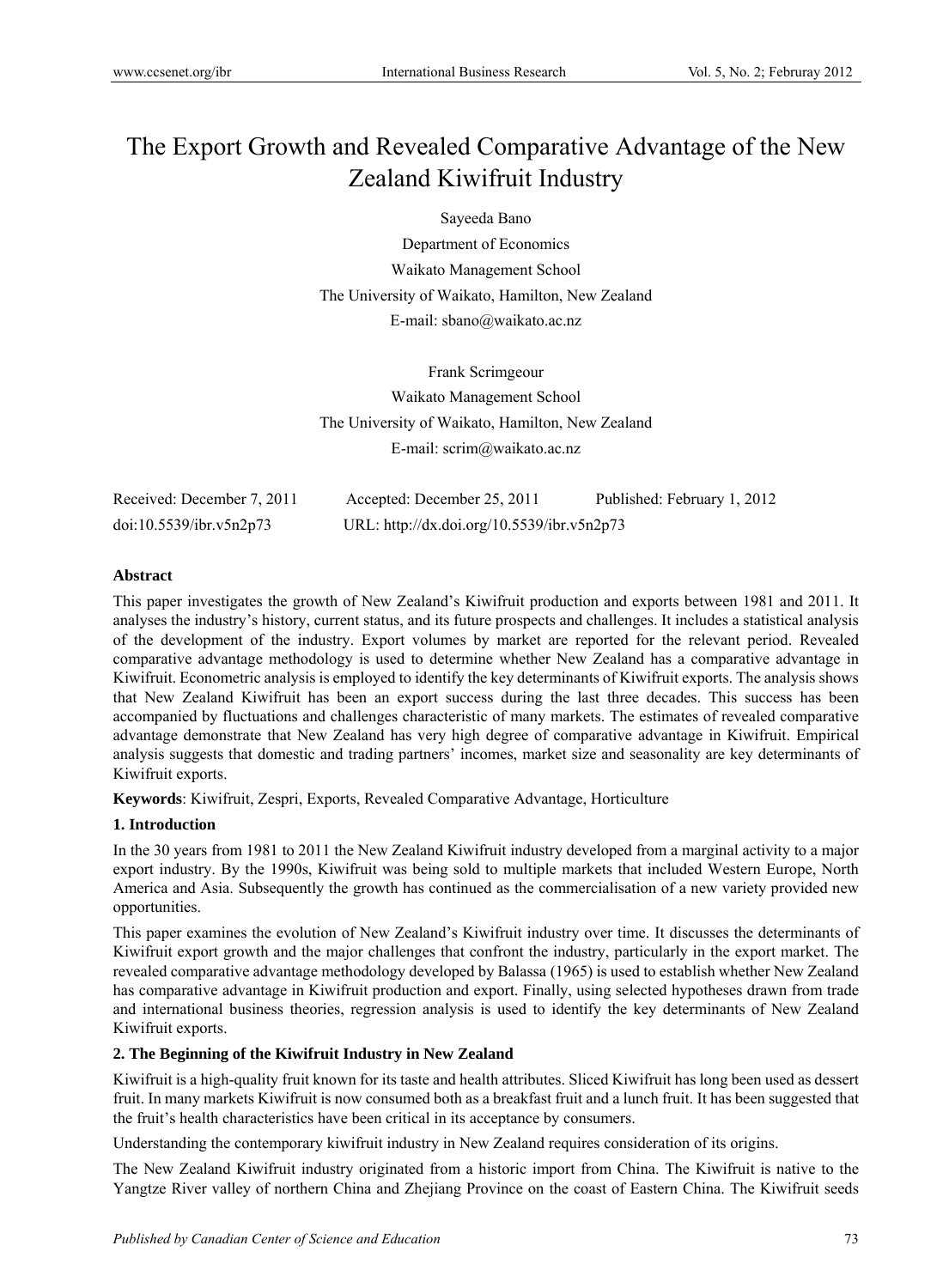were originally brought to New Zealand from China in 1904 by Isabel Fraser, a missionary and educator. Subsequently in 1925, Hayward Wright, a New Zealand horticulturalist, produced the well-known green Kiwifruit which came to be known as the Hayward variety (Zespri, 2007). Initially there was only private production and consumption. However, in the 1940s the first commercial orchard started producing Kiwifruit for the domestic market and small domestic markets emerged. This was followed by an initial exploration of the international market.

The number of exporting firms rose from four in 1964 to fourteen in 1974 (Zwart and Moore, 1990). By 1976 the exported crop exceeded local consumption for the first time. It was during this period that the name 'Kiwifruit' started being used primarily as an attempt to minimise duties in export marketing. The name change was initiated by an American importer, Norman Sondag of the Ziel Company in San Francisco. Turners and Growers, who were leading exporters of the day, had sent him the berries under the novel name 'melonettes', which for his business was even worse than calling them 'Chinese gooseberries', as both melons and berries attracted high import tariffs at the time. So at a company meeting in Sir Harvey Turner's office in June 1959, Jack Turner came up with the name 'kiwifruit' which was accepted. So, in 1959 the name Chinese gooseberry was changed becoming kiwifruit, after New Zealand's national bird, the kiwi – small, brown and furry, like the fruit (Wikipedia, 2007).

In the late 1970s, research was undertaken seeking to develop new varieties of Kiwifruit. Progress was slow but there was some success with the *Zespri<sup>®</sup> Gold* production moving from limited trials to exports commencing in 1998. The industry thus evolved from a one-fruit industry to a two-fruit industry.

Figure 1 shows that export value has increased over time, although there were fluctuations and a period of stagnation in the 1990s. Significant export growth occurred between 1981 and 1990, when the volume increased from 10 million to more than 60 million trays. Strong growth also occurred between 2003 and 2008.

Despite the importance of this industry to the New Zealand economy there has little economic analysis of it performance and success. Government and industry analysts have written numerous reports with many of them focusing on current production and market conditions and the legislation and regulations governing export of kiwifruit. Yerex and Haines, (1983) wrote a history of the industry and Kilgour et. al. (2009) presented industry and commentator perceptions of success factors underpinning the industry's growth.

#### **3. Global Development of Kiwifruit Markets**

New Zealand Kiwifruit production should be considered in its global context. Kiwifruit is consumed around the world with the majority of production consumed after export from its country of production.

The import demand for Kiwifruit remains strong in the EU with the strongest growth being registered in Italy and Spain. As incomes in many countries increased, imports (especially from new emerging markets) also increased, particularly in Asia. In Asia, growth in Kiwifruit sales has been particularly strong in South Korea, Taiwan and Hong Kong. Strong growth was also experienced in Japan, New Zealand's oldest Asian market, in the years 2004, 2005 and in 2009. However, heavy reliance on a few major markets is expected to remain, with the top ten importing countries consistently taking in almost 70 per cent of total world imports. (see Table 1). The OECD countries accounted for about 85% of world imports of Kiwifruit (World Kiwifruit Review, 2006, 2010 and 2011).

World Kiwifruit production is concentrated amongst a few countries, with the top ten producing countries contributing over 95 per cent of world production. Table 2 shows the volume and ranking of the major producing countries since 1993. Traditionally, Italy, New Zealand and Chile have been the largest exporters and have also dominated world Kiwifruit production. However, China joined these three countries as a major producer since 2005 (World Kiwifruit Review, 2011).

All countries in the top ten in 2008-2011 (with the exception of France, Japan and the United States) increased production compared to the 2003-2005 period. Portugal dropped out of the top ten despite modest increases in production, while Iran has increased production to move up to  $8<sup>th</sup>$  in 2008-2011.

World demand for Kiwifruit increased significantly between 1984 and 2009. World imports of Kiwifruit averaged only 16 300 metric tonnes in 1982-1984, but exceeded 1.1 million metric tonnes in 2009. However, imports of three competing tropical fruits - fresh mangoes, fresh papaya and fresh pineapples - increased even more dramatically over the period. (World Kiwifruit Review, 2006, 2010, 2011). For instance US imports of pineapples have increased 6.5 times, mango and guava 2.4 times, and papaya 4.7 times, between1995 and 2010, and together they now total 1.4 million MT. In value terms the import of these three fruits increased from USD 300 million in 1995 to over USD 1.3 billion in 2010. Similarly in the EU, pineapples imports have increased 3.7 times, mangoes and guava 4.2 times and papaya 3.4 times in the same period and now total nearly 1.8 million MT. The import values increased from 353 to 1298 million Euros, (World Kiwifruit Review, 2011, pp. 20-21).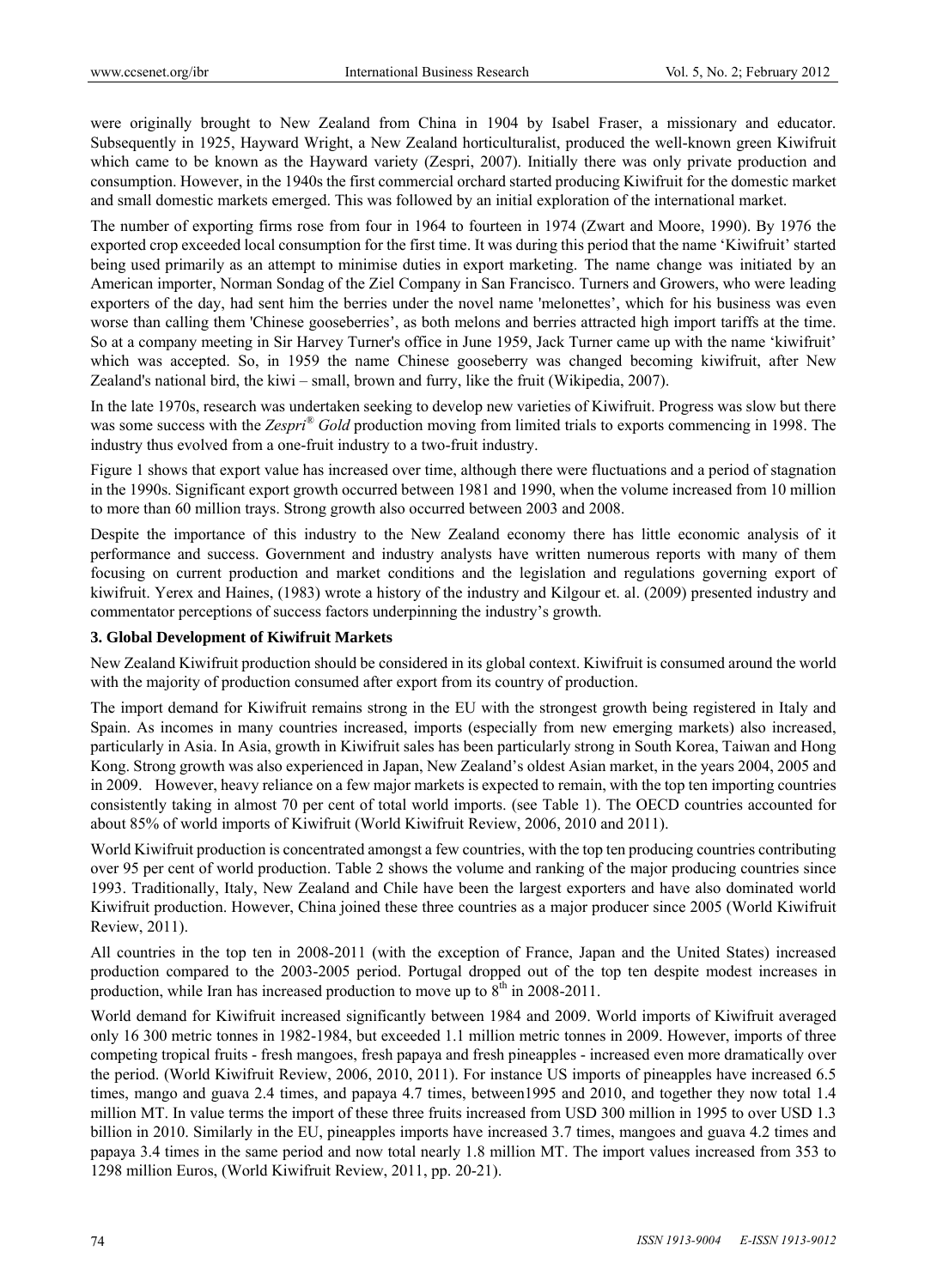# **4. New Zealand Kiwifruit Exports**

New Zealand's world market share in Kiwifruit sales has varied over time. With an estimated share of total world exports in 1990 of over three-quarters, New Zealand had a dominant market position. However, by 2000 this share had fallen to under a third due to rapid production growth elsewhere. In 2009, this value was approximately 31% (World Kiwifruit Review, 2006, 2011).

Kiwifruit exports earned \$987 million dollars in 2009, making up over 30 percent of New Zealand's total horticultural export earnings (Statistics New Zealand 2011). This value comes from the production of 360,000 MT of (World Kiwifruit Reviw, 2011) which were supplied by 2,754 Kiwifruit growers (Zespri, 2011).

This significant growth in export value is not common for horticultural products where there is significant competition from other fruits as well as competition from alternative suppliers of the same fruit.

Table 3 reports export growth in five market destinations for New Zealand's Kiwifruit exports for the period 1984-2009. It is clear from this table that Europe and Asia has been the key to industry growth. The European market has sustained itself (although declined in relative importance). Key Asian markets, (Japan, China, Hong Kong, South Korea and Taiwan), have in aggregate grown significantly as shown in Figure 2. The United States market showed minimal annual growth and seems to have just survived. It should be noted that the poor performance in the American market was largely as a result of New Zealand - United States trade dispute in the early 1990's. Californian growers successfully brought an anti-dumping case against New Zealand exports. The case resulted from a late diversion of a shipment of NZ kiwifruit to Japan which was redirected to California and which adversely impacted market prices. This displaced NZ Kiwifruuit for nearly a decade. The Australian market has progressed, but is still relatively small and other markets consist of low demand nations which have provided fluctuating revenues. Given the importance of Asian markets further comment is appropriate.

Although New Zealand kiwifruit is exported to many countries in Asia, only five are important. Figure 2 shows the declining relative importance of Japan (although it is still dominant) as China, Hong Kong, Korea and Taiwan have emerged as important markets. Figure 3 shows that Taiwan remains an important export market, but is now only the third biggest market in Asia due to the dramatic rise of Korea since 2000. Hong Kong and China have also emerged as significant markets, but each still comprises only about 4 percent of New Zealand kiwifruit exports to key Asian markets.

It is also important to consider the speed as well as the fluctuations of market growth, as shown in Figure 3. During the last decade, China experienced declines during 2001, 2002 and 2003, as did Hong Kong in 1998, 1999, 2002 and 2003, Japan in 2001, 2003 and 2005, Korea in 1998 and 2005, and Taiwan in 1998, 1998, 2003 and 2004. By contrast, China experienced more than 50 percent growth in 1998, 2005 and 2006, as did Hong Kong in 2000 and 2001, Japan in 2004, and Korea in 2001 and 2004. These fluctuations provide challenges and opportunities to kiwifruit exporters as shown in Figure 3.

# **5. Challenges**

Kiwifruit exporting from New Zealand has faced numerous challenges during the last three decades. New Zealand exporters complement the production from the northern hemisphere as a result of the different seasons and weather conditions in the two hemispheres. Providing the product to consumers every week of the year is a continuing challenge for the producers. New Zealand Kiwifruit competes with another significant southern producer, Chile, which has lower costs but is arguably not able to provide the same level of quality. This seems to be the case as higher prices are paid for New Zealand kiwifruit vis a vis Chilean kiwifruit in Asian and other markets. (World Kiwifruit Review 2011, p. 43)

China has also emerged as a significant new player growing the market within China, competing against other Kiwifruit exporters to China and potentially becomes an exporter to other markets.

New Zealand has faced the challenge of introducing a new product to the international market - Zespri gold in 1998. Although the product had consumer appeal, it required different handling systems. The marketing challenge was for the new variety to add international market share rather than cannibalise (adversely affect) the market for green Kiwifruit and for the new product to support the Zespri brand. New Zealand was relatively successful in this. Evidence suggests that both varieties have grown simultaneously. During the period 2001 – 2010 gold Kiwifruit exports nearly tripled from 7.3 million trays to 22.4 million trays while at the same time green Kiwifruit exports increased from 56.5 million trays to 79.8 million trays.

World trade in Kiwifruit faces various trade barriers, tariff as well as non-tariff. One of the most widely used trade policy measures falls under the classification "Sanitary and Phytosanitary" (SPS) negotiated by the World Trade Organization (WTO) at Uruguay round of General Agreement on Tariffs and Trade (GATT) and entered into force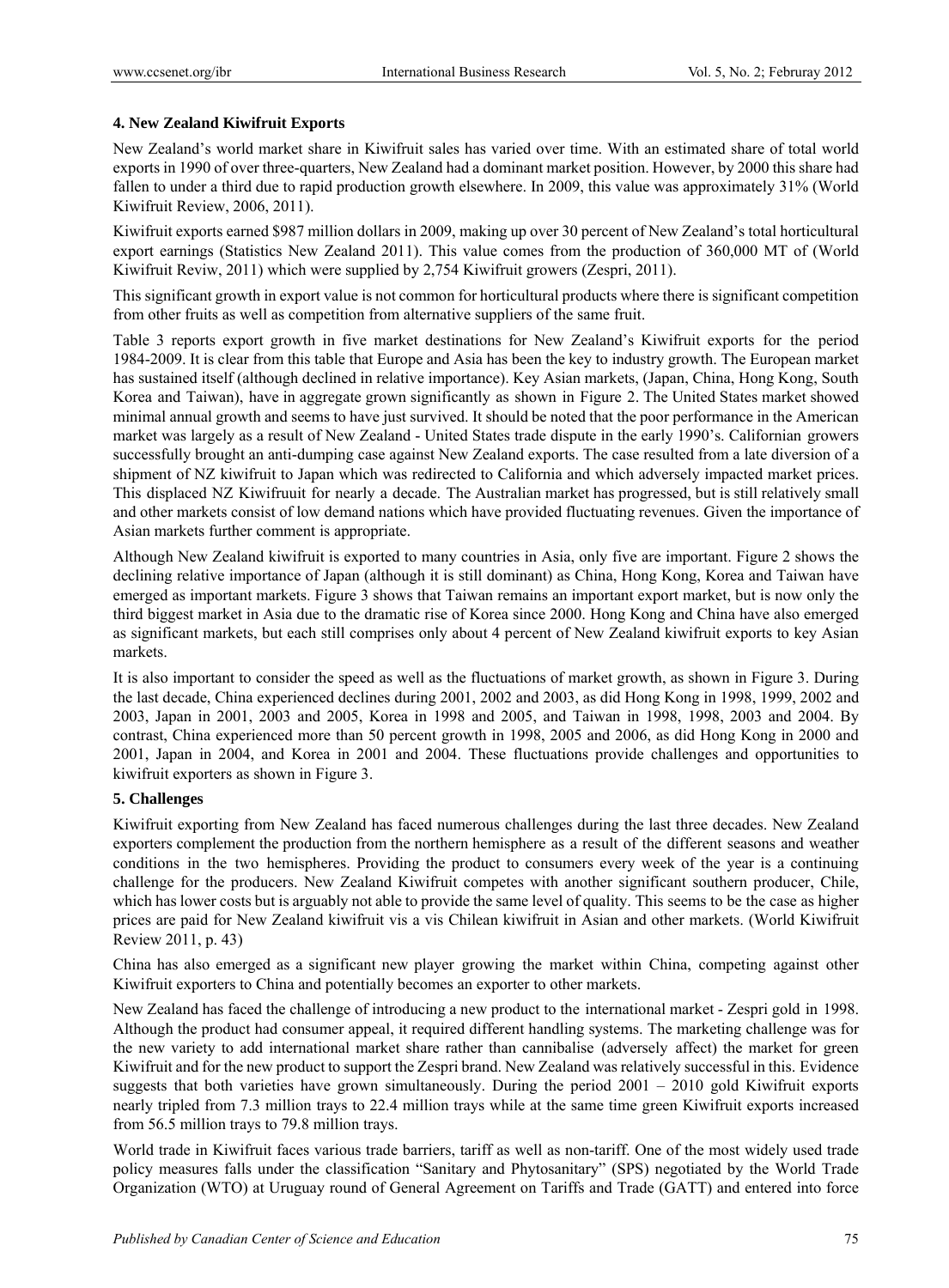with the establishment of WTO in 1995. This important agreement elaborates rules of GATT 1994, particularly provisions of article XX (b) and intends to help governments implement appropriate measures to protect their domestic animal and plant health and food safety (World Trade Organisation 2005). The 14 articles of the WTO's SPS agreement help prevent substandard Kiwifruits (as well as other products) from entering markets that are conscious of health, environmental and safety considerations.

The significance of international trade rules cannot be understated given the challenges that New Zealand has experienced in the USA market and the potential impact of the trade agreements that Chile is negotiating with various countries. In addition, a Free Trade Agreement between New Zealand and China (signed in 2008) is expected to have a positive impact on NZ exports to the China market and perhaps some imports into the NZ market depending on consumers demand, tastes and preferences.

# **6. Revealed Comparative Advantage of New Zealand Kiwifruit**

Analysts, governments and businesses are concerned about future export prospects. One window on future prospects is Revealed Comparative Advantage (RCA).

Balassa (1965) developed an approach to measure revealed comparative advantage. He assumed that a country's comparative advantage is revealed in its exports to the world market. As such, RCA of exports is represented by a country's commodity composition of exports compared with that of the world. The RCA index is defined as:

$$
RCA_{ki} = (X_{ki} / X_{ti}) / (X_{kw} / X_{tw})
$$

*Where*;  $X_{ki}$  represents the value of country *i*'s exports of commodity *k* 

 $X_{ti}$  represents the value of country *i*'s total exports

 $X_{kw}$  represents the value of world exports of commodity  $k$ 

 $X<sub>tw</sub>$  represents the value of total world exports (of all commodities)

The RCA of country *i* in the trade of product *k* is measured by that item's share in country's exports relative to its share in the world exports. The first term in the equation represents commodity *k's* share in country *i's* exports, while the second term represents commodity *k's* share in world exports.

If the value of the RCA index is less than unity (indicating that the share of commodity *k* in *i's* exports is less than the corresponding world share), it means that country *i* does not have revealed comparative advantage in commodity *k.* Similarly, if the value of this index exceeds unity, it implies that the country has revealed comparative advantage in that product.

Export data is measured in US dollars and have been taken from UN COMTRADE, the United Nations Commodity trade website. Global exports of Kiwifruit for each year are proxied by the sum of the value of exports from the top ten countries. This should be relatively accurate, as these countries account for 98% of global Kiwifruit production (World Kiwifruit Review 2006 and 2010).

The ten countries in Table 4 represent the major exporters of Kiwifruit. Of these ten countries, six exhibit an RCA value equal to or greater than one in the production of Kiwifruit. New Zealand has a very high RCA in Kiwifruit, with values ranging from 206 in 2000 to 151 in 2005 and increased to 183 in 2007. The 2009 RCA value of 178 falls roughly midway in this range. This reflects the fact that Kiwifruit makes up a significant share of New Zealand's total exports and that the majority of New Zealand's Kiwifruit production is exported. Chile, Greece, and Italy also have strong RCAs in Kiwifruit production and exports, with values in 2009 of 19, 17 and 8, respectively. The strength of the RCA in Kiwifruit has dropped for Chile since 2000 while Greece remained relatively constant prior to 2009. Values for France and Portugal hover around unity, indicating no real advantage or disadvantage. Values for Iran fluctuated highly between 2000 and 2005. Kiwifruit and total export data are unavailable for 2007 and 2009. RCA values for the US, Japan and China are well below one, indicating that although these countries are significant producers of Kiwifruit, it makes up only a small proportion of their national exports.

In summary, the analysis above indicates that the five major Kiwifruit exporters have a RCA in the production and export of Kiwifruit. Some of the smaller countries such as New Zealand, Chile and Greece have the highest levels of RCA for Kiwifruit while larger nations such as the US, China and to some extent Japan have a very low RCA. This is consistent with larger countries often being more diversified economies.

#### **7. Determinants of Demand for Kiwifruit**

Testing of selected country-specific hypotheses can provide insight regarding New Zealand Kiwifruit markets. The first two of these hypotheses are based on Linder's demand similarity model (Linder, 1961).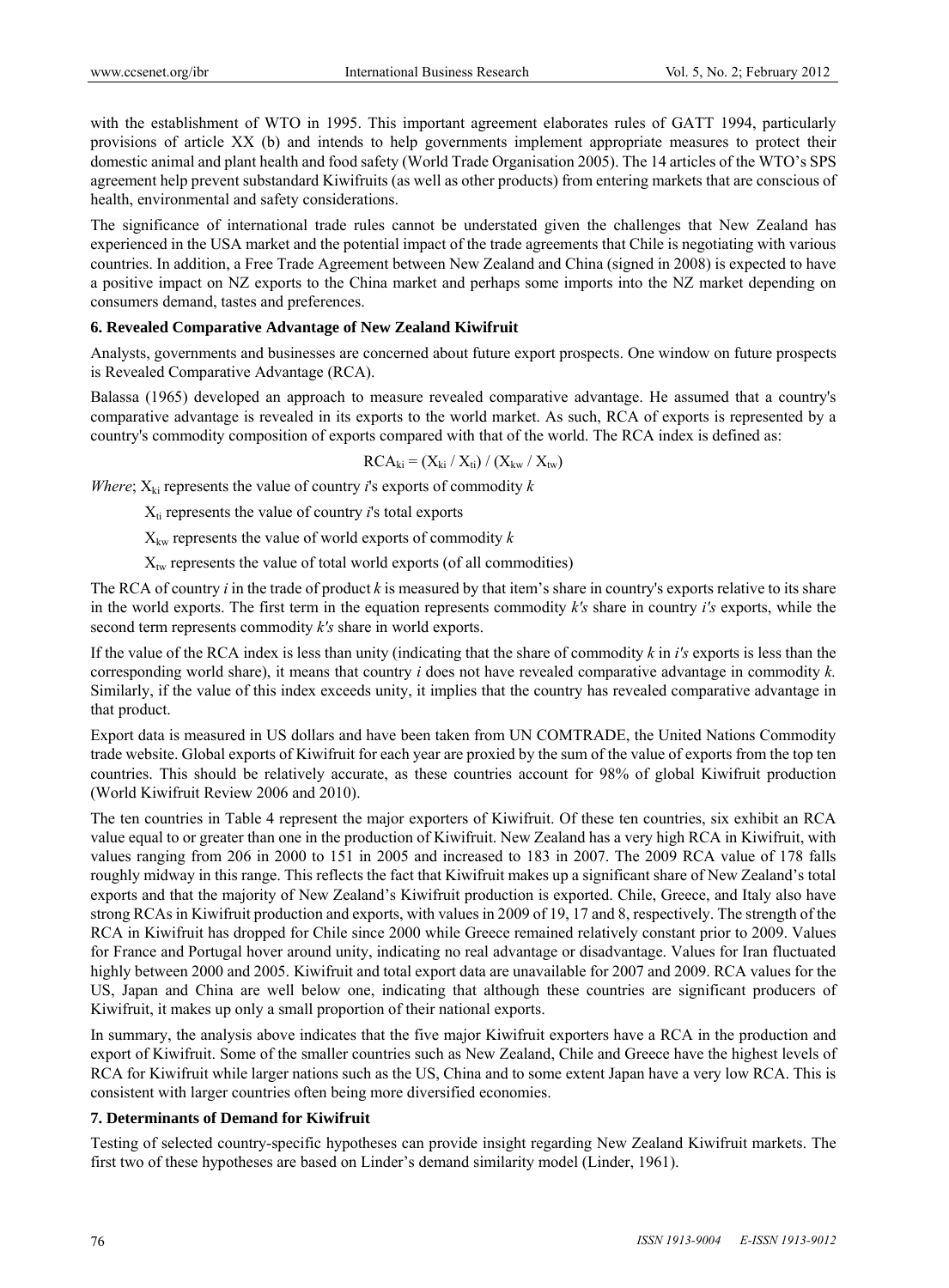According to Linder (1961), high income generates demand for high quality differentiated products. The argument is that the higher the income, the larger will be the demand for highly quality goods, leading to higher production; large scale production in turn tends to lower per unit costs of production, which generates economies of scale. Higher income tends to increase consumption, but not equally for every product. Demand for inferior and normal goods is expected to decline or increase respectively as a proportion of income. Conversely, the demand for luxury or "super" goods is expected to go up more proportionally as income rises.

Kiwifruit is a product that displays characteristics of a luxury good, so demand is expected to increase with income growth in trading partners. In addition, developed and emerging countries' populations are rapidly increasing their consumption of nutritious food as they modify their eating habits from cheaper products like cereals to products with higher nutritional value such as meat, seafood, vegetables, and fruits such as Kiwifruit.

Testing of country-specific and industry specific hypotheses can provide insight regarding New Zealand Kiwifruit markets. The first two of these hypotheses are based on Linder's (1961) demand and income similarity based model. *Hypothesis 1* states that Kiwifruit export *(KWFX)* is an increasing function of the average level of development (ALDij) of the trading partners, measured as the average per capita incomes of the two countries*, i,* home/reporting country and *j,* trading partner.

# *δKWFXij / δALDij > 0*

*Hypothesis 2* states that Kiwifruit export *(KWFX)* is an increasing function of the average market size (AMSij) of the trading partners, measured by average GDP of trading partners, or average population of trading partners.

#### *δKWFXij/ δAMSij > 0*

Statistics New Zealand data identified 43 trading partners to which New Zealand exported Kiwifruit in 2008. For the purposes of this model, New Zealand is the home/exporting country and each of the partner countries provides an observation in the regressions. The dependent variable used in each case is the value of New Zealand's exports to each importing trading partner in 2008 US dollars. These values are based on 2008 Statistics New Zealand export values to trading partners, converted into US dollars. Population is taken from the World Development Indicators database and is measured in thousands. GDP, which is also sourced from the World Development Indicators database, is measured in millions of US dollars. Distance is also included in the models, as this is a common variable used in econometric 'gravity' models. Distance is measured in kilometres and is the straight-line distance between the capital in the home country and the capital of the partner country. The model is estimated in logarithmic form of the same variables to determine if a better fit can be found. The following four regressions are used:

> (1)  $X(Kiwifruit)_{ii} = a + \beta_l log(Average GDP_{ii}) + \beta_l log(Distance)_{ii} + \beta_3 FTA_{ii}$ *(2)*  $X(Kiwifruit)_ii = a + \beta_1 log(Average Pop_{ii}) + \beta_2 log(Distance)_{ii} + \beta_3 FTA_{ii}$ *(3)*  $X(Kiwifruit)_{ij} = a + \beta_l log(Average GDP_{ij} / Pop_{ij}) + \beta_2 log(Distance)_{ij} + \beta_3 FTA_{ij}$ (4)  $X(Kiwifruit)_{ii} = a + \beta_1 log(Average GDP_{ii}) + \beta_2 log(Average GDP_{ii}/Pop_{ii}) +$  $β_3$ log(Distance)<sub>ii</sub> +  $β_4$ FTA<sub>ii</sub>.

The log of the distance between the trading partners is included in each regression, as well as a dummy variable which indicates whether there is a free trade agreement (FTA) between the countries. The results are presented in Table 5.

In regression 1, the log of average GDP of the two trading partners has a strong statistically significant and positive effect on the level of exports of Kiwifruit from New Zealand: an increase in average GDP of one percent tends to increase the export of Kiwifruit by 1.18%. The distance and FTA variables also have statistically significant and positive coefficients at the 1% and 5% levels respectively.

Regression 2 uses log population as an explanatory variable. This results in a positive and strong statistically significant coefficient of 0.69. Therefore, an increase in population of 1% tends to increase the export of Kiwifruit by 0.69%. The FTA and distance variables remain statistically significant and positive. The explanatory power of regression 1 is higher than that of regression 2: 49% compared to 38%.

Regression 3 tests the significance of log average GDP per capita as an explanatory variable. This regression shows a strong positive coefficient 3.32, meaning that an increase in GDP per capita of 1% tends to increase the export of Kiwifruit by 3.32%.

Regression 4 uses the log of average GDP per capita as well as average GDP, distance and the FTA dummy variable. Average GDP per capita is not found to be statistically significant in this regression but all other variables are. The regression has a moderately strong explanatory power, with an adjusted  $r^2$  value of 51%.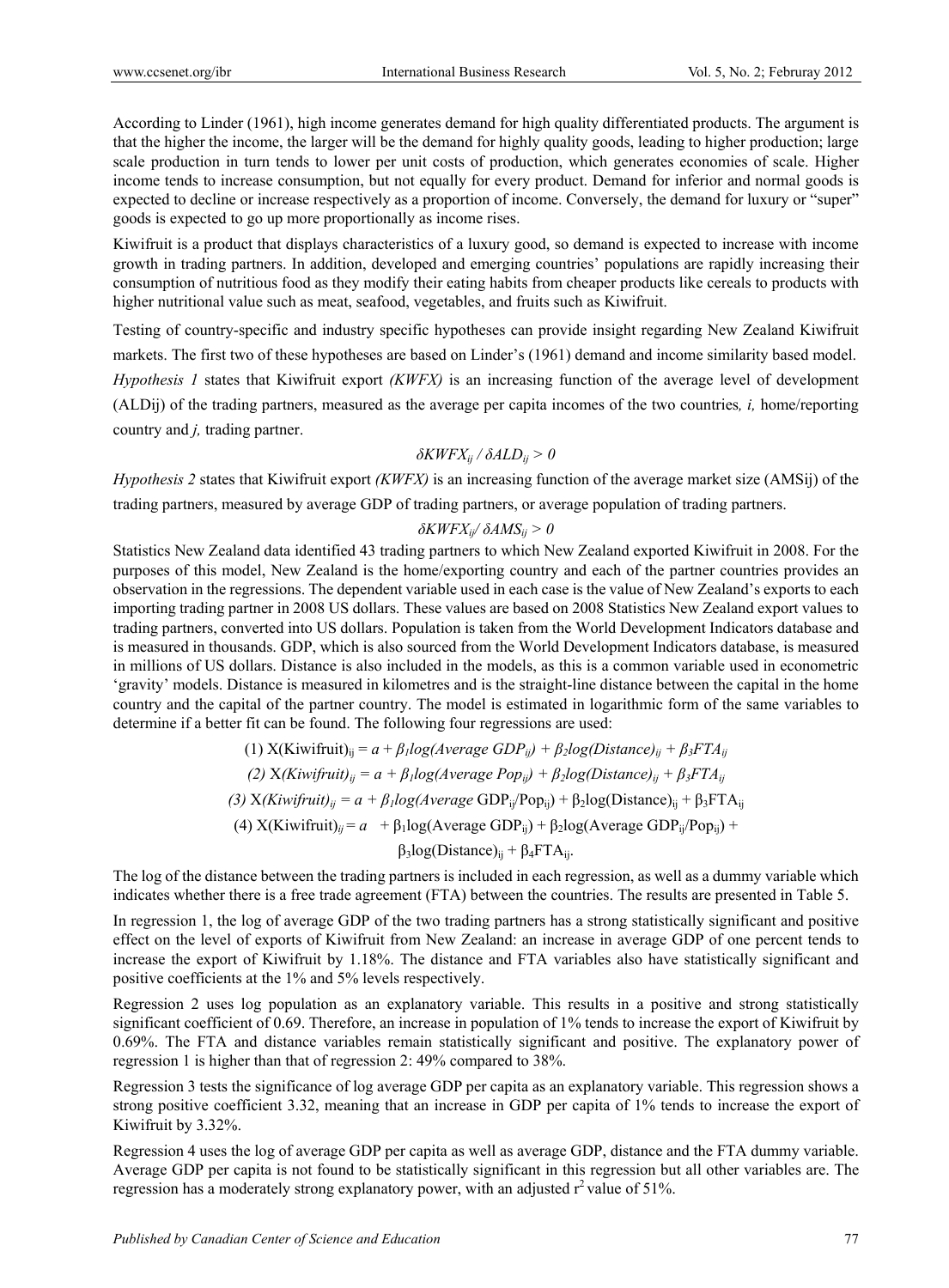The results from the log-log regressions carried out above tend to support both hypotheses one and two. The average level of development does seem to have a positive effect on the export of Kiwifruit between New Zealand and its trading partners. However, when both market size and level of development variables are included together in the same regression, the average level of development variable loses its statistical significance. This may suggest a degree of multi-collinearity of the variables. The average market size variable is statistically significant in regressions (1) and (2) from Table 5 and appears to be stronger than development indicators such as GDP per capita as a factor in Kiwifruit exports from New Zealand. The positive and statistically significant coefficient on the dummy variable for free trade agreements is unsurprising, given that the removal of trade barriers in theory should foster higher levels of trade. However, the positive and statistically significant coefficient on distance was somewhat of a surprise. In the context of a gravity model of trade, distance is normally expected to have a negative impact on trade. The coefficients on distance in Table 5 may be explained partially by the fact that the dataset was limited solely to New Zealand exports. The impact from several countries importing a large share of New Zealand's Kiwifruit exports may have influenced this result. However, further regressions using a wider dataset produced either positive or statistically insignificant coefficients for distance. This suggests that distance may not be a significant determinant with regard to the export of luxury goods such as Kiwifruit.

#### **8. Conclusion**

During the last three decades, New Zealand's Kiwifruit industry has established itself as a significant exporter. This success has been accompanied by fluctuations and challenges characteristic of many markets. We particularly note the following opportunities and threats to New Zealand's Kiwifruit industry, some of which may need further study:

- The significance of Chile as a southern hemisphere competitor.
- The continuing importance of the Japanese and European markets.
- The growing importance of China, Hong Kong, Korea and Taiwan as market and the
- The emerging Indian market is expected to provide further opportunity for Kiwifruit exporters

RCA estimates and analysis suggest continuing success for the New Zealand Kiwifruit industry but highlights the importance of Chile and Greece who also have significant revealed competitive advantage. However, the RCA analysis does not identify the importance of China where Kiwifruit production growth has been large but still remains a small part of the total economy. It seems China's domestic market is large so there is no significant export growth and share in the world market.

Empirical analysis highlights the importance of per capita income growth, the value of Free Trade Agreements and distance as important determinants of export prospects. The suggest the importance of New Zealand Kiwifruit exporting remaining focused on high income markets with additional efforts being focused on emerging high income markets of significant size such as Brazil, Russia and India.

Distance does not usually show up positive in such models but does so in this case primarily because it is an indication of seasonality. New Zealand Kiwifruit is most valuable in the Northern Hemisphere when there are no fresh local Kiwifruit. An alternative explanation is that it reflects New Zealand's 'clean and green' profile.

In interpreting the results of this study, it is important to be cognizant of product life cycles. The parameters estimated are likely to be sensitive to the emergence (or non-emergence) of new varieties of Kiwifruit and other fresh fruits. Likewise, disease and political variables have the potential to impact future New Zealand production and production from other countries. Changes in incomes and consumer preferences continue to be important, especially in Europe and East Asia. The New Zealand China FTA may also have positive impact on NZ Kiwifruit market share in China's market.

However the industry and other analysts need to be aware that past patterns do not necessarily continue into the future. Exogenous shocks such as disease can potentially have devastating effects. The *e. coli* poisonings in Europe during June 2011 severely disrupted horticultural trade. Currently the outbreak of *Pseudomonas syringae pv. Actinidiae* (PSA) in NZ Kiwifruit orchards has generated considerable industry anxiety as efforts are made to control its spread and reduce its impact.

This study highlights the value of future research modeling Kiwifruit production and trade patterns under different economic growth scenarios in individual countries. Such modeling if associated with different assumptions about demand elasticities for Kiwifruit and cross–elasticities with other fruit could provide significant guidance for exporters seeking to determine optimal export volumes and placements. It also provides a platform for consideration of dynamic comparative advantage along with the traditional RCA measures used in this paper.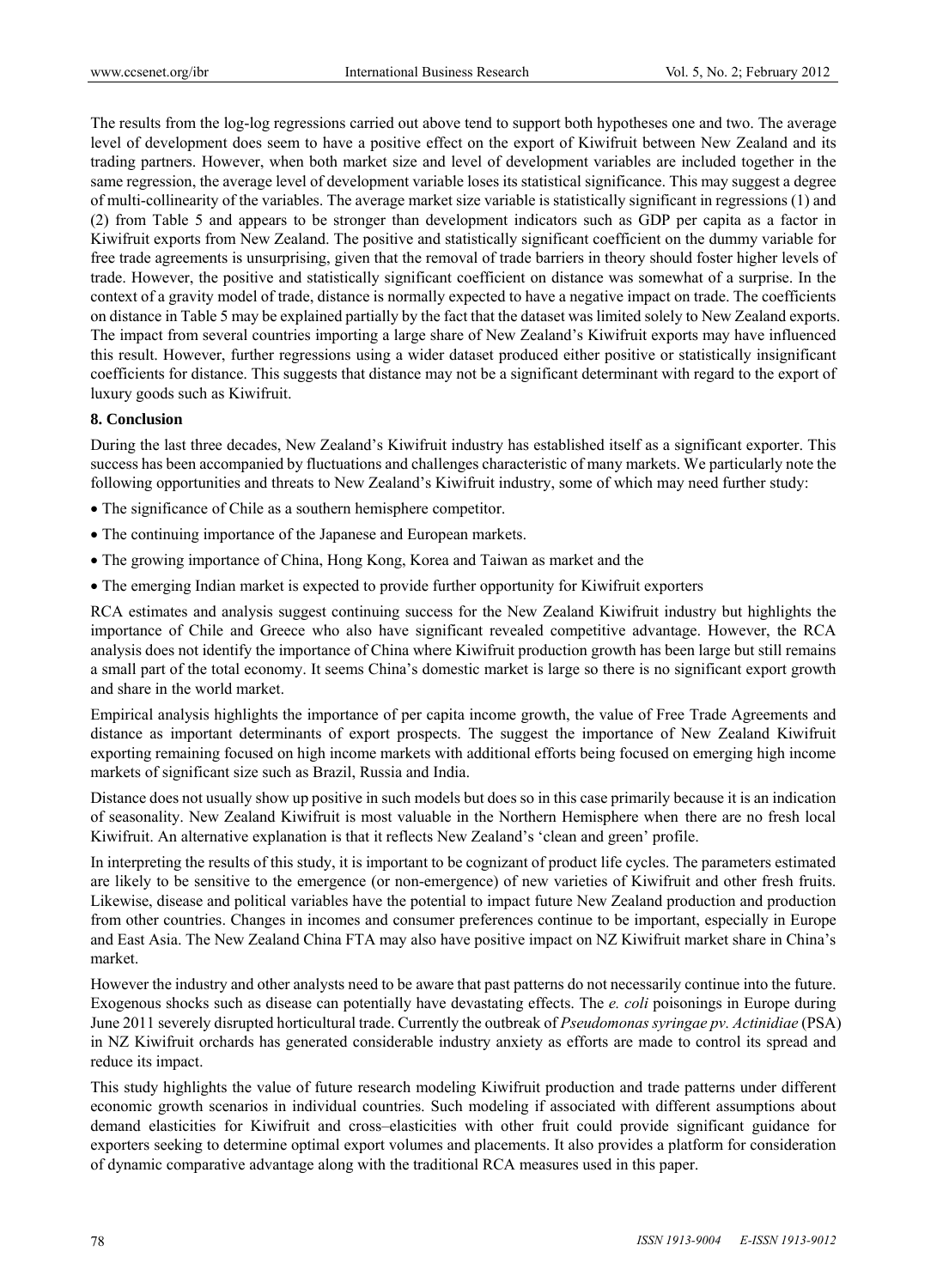### **Acknowledgement**

The authors express their thanks to the Department of Economics, The University of Waikato for research support. We also wish to thank Mr. Tony Marshall for excellent research assistance and valuable contribution; Mrs Jaki Heta for administrative support; and to Professor Jose Tabbada, Dr Dan Marsh, Mr Brian Silverstone and anonymous referees for their helpful feedback. An early version of this paper was presented at the  $24<sup>th</sup>$  annual conference of Euro-Asia Management Studies Association (EAMSA) held in Leeds, UK, in November 2007.Any errors and omissions are our own.

# **References**

Kilgour, M., Saunders, C., Scrimgeour, F., & Zellman, E. (2008). The key elements of success and failure in the New Zealand kiwifruit industry. (Research report No. 311). Canterbury, New Zealand: Kilgour, Agribusiness and Economic Research Unit of Lincoln University.

Balassa, B. (1965). Trade liberalization and "revealed" comparative advantage. *The Manchester School of Economics and Social Studies, 33,* 99-123. http://dx.doi.org/10.1111/j.1467-9957.1965.tb00050.x

Belrose Inc. (2011). *World Kiwifruit Review.* Pullman, WA.

Belrose Inc. (2010). *World Kiwifruit Review.* Pullman, WA.

Belrose Inc. (2006). *World Kiwifruit Review*. Pullman, WA.

Kiwifruit. (2007). In *Wikipedia online*. Retrieved from http://www.zesprikiwi.com/kiwi\_name.htm

Linder, S. B. (1961). *An essay on trade and transformation*. New York, NY: John Wily & Sons.

Statistics New Zealand. (2010). *Infoshare database*. Retrieved from http://www.stats.govt.nz/infoshare/

United Nations Statistics Division. (2010). *COMTRADE Database*. Retrieved from http://comtrade.un.org/pb/readmeITSY2010VolI.aspx

World Trade Organisation. (2005). *Sanitary and phytosanitary measures*. Retrieved from http://www.wto.org/English/traop\_e/sps\_e/sps\_e.htm

Yerex, D., & Haines, W. (1983). *The kiwifruit story.* Masterton, New Zealand: Agricultural Publishing Associates.

Zespri Group Limited. (2006). *Annual Report.* (2005-2006).

Zespri New Zealand Kiwifruit. (2007). Retrieved from http://www.zespri.com

Zwart, T., & Moore, W. (1990). Marketing and Processing. In Sandrey, R., & Reynolds, R. (Eds.), *Farming without subsidies: The New Zealand experience*. Wellington, New Zealand: G.P. Books.

| Country                      | Volume(mt) |
|------------------------------|------------|
| Spain                        | 137,615    |
| Belgium                      | 133,193    |
| Germany                      | 120,104    |
| Netherlands                  | 65,142     |
| <b>Russian Federation</b>    | 64,910     |
| France                       | 63,134     |
| Japan                        | 58,501     |
| Italy                        | 54,747     |
| <b>USA</b>                   | 53,550     |
| United Kingdom               | 37,055     |
| Top Ten Importing Countries  | 787,951    |
| World                        | 1,189,930  |
| Top Ten (% of world imports) | 66%        |

Table 1. Top Ten Kiwifruit Importing Countries 2009

*Source: UN COMTRADE Database*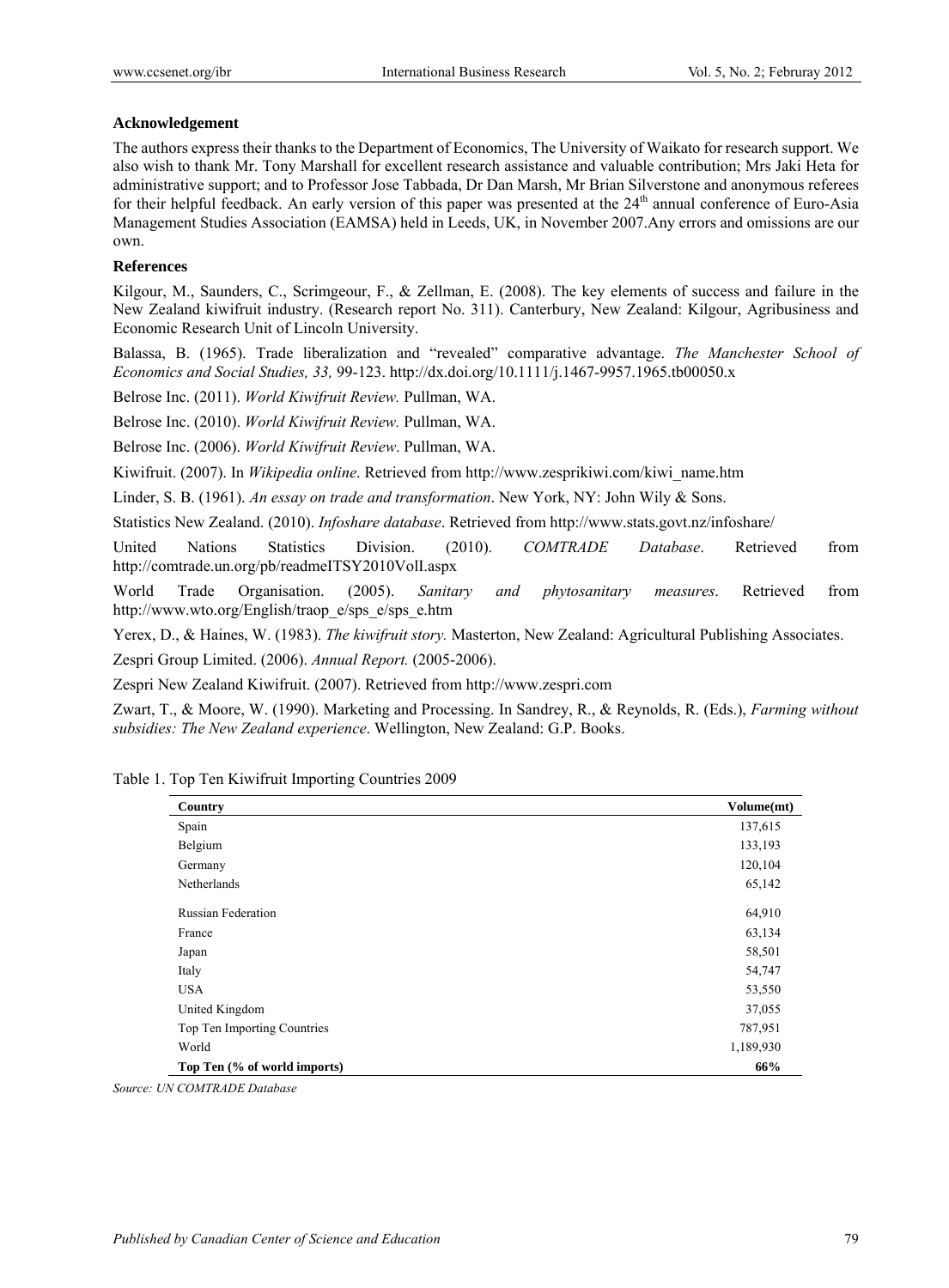| Rank           | Country              | Volume (mt) |
|----------------|----------------------|-------------|
| 1993 - 1995    |                      |             |
| 1              | Italy                | 322 730     |
| $\overline{c}$ | New Zealand          | 224 000     |
| 3              | Chile                | 125 333     |
| 4              | France               | 77 570      |
| 5              | Japan                | 51 267      |
| 6              | Greece               | 41 681      |
| $\overline{7}$ | <b>United States</b> | 38 213      |
| $\,$ $\,$      | China                | 23 167      |
| 9              | Portugal             | 9 3 9 4     |
| 10             | South Korea          | 8787        |
| $2003 - 2005$  |                      |             |
| 1              | Italy                | 401 622     |
| $\overline{c}$ | China                | 341 000     |
| 3              | New Zealand          | 303 000     |
| 4              | Chile                | 151 667     |
| 5              | France               | 76 157      |
| 6              | Greece               | 50 000      |
| $\overline{7}$ | Japan                | 38 100      |
| 8              | <b>United States</b> | 28 3 3 5    |
| 9              | Iran                 | 20 3 33     |
| 10             | South Korea          | 12 000      |
| $2008 - 2011$  |                      |             |
| 1              | China                | 491 667     |
| $\overline{c}$ | Italy                | 429 885     |
| 3              | New Zealand          | 385 049     |
| 4              | Chile                | 186 667     |
| 5              | Greece               | 79 433      |
| 6              | France               | 66 890      |
| $\overline{7}$ | Japan                | 37 467      |
| 8              | Iran                 | 30 000      |
| 9              | <b>United States</b> | 25 371      |
| 10             | South Korea          | 15833       |
|                |                      |             |

# Table 2. Top Ten Kiwifruit Producing Countries

*Source: Anon. (2006, 2010 and 2011)* 

# Table 3. NZ Kiwifruit Export Growth 1984 to 2009

|                      | Increase in value | Average annual growth |  |
|----------------------|-------------------|-----------------------|--|
| Partner market       | (USDm)            | (%)                   |  |
| Europe               | 248.5             | 8.2                   |  |
| Key Asian markets    | 286.1             | 11.4                  |  |
| United States market | 15.0              | 4.5                   |  |
| Australian market    | 18.2              | 8.8                   |  |
| Other markets        | 14.2              | 9.6                   |  |
| Total                | 582.0             | 8.2                   |  |

*Source: Authors' analysis of Statistics NZ data* 

| Table 4. Revealed Comparative Advantage (RCA) – Index Values for Kiwifruit |  |  |  |
|----------------------------------------------------------------------------|--|--|--|
|                                                                            |  |  |  |

|                      | <b>RCA</b> | <b>RCA</b> | <b>RCA</b> | <b>RCA</b> |
|----------------------|------------|------------|------------|------------|
| Country              | (2000)     | (2005)     | (2007)     | (2009)     |
| New Zealand          | 205.8      | 150.9      | 183.3      | 178.2      |
| Chile                | 35.3       | 20.4       | 17.3       | 18.7       |
| Greece               | 14.1       | 11.4       | 12.1       | 17.4       |
| Italy                | 7.5        | 5.5        | 7.0        | 7.8        |
| France               | 1.0        | 0.7        | 0.8        | 0.7        |
| Iran                 | 1.0        | 23.3       | N/A        | N/A        |
| Portugal             | 0.2        | 0.5        | 0.7        | 0.6        |
| <b>United States</b> | 0.2        | 0.1        | 0.2        | 0.1        |
| China                | 0.0        | 0.0        | 0.0        | 0.0        |
| Japan                |            | 0.0        | 0.0        | 0.0        |

*Source: Data from UN COMTRADE Database*. *RCA values are authors' estimates*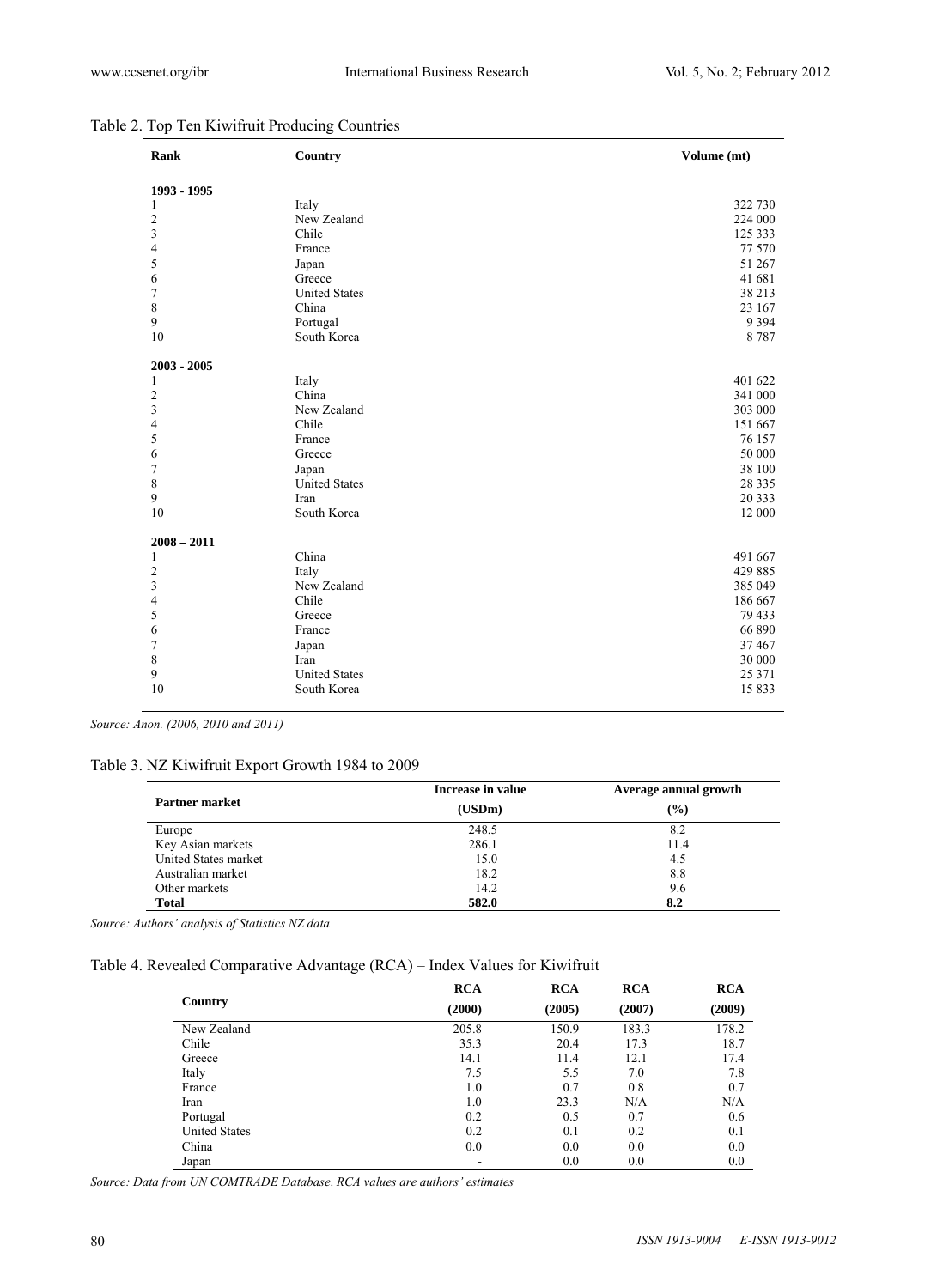# Table 5. Kiwifruit Model Estimation Results

Dependent Variable: log (Export of Kiwifruit from NZ, 2008 USD)

| <b>Regressor</b>            | (1)         | (2)        | (3)         | (4)         |
|-----------------------------|-------------|------------|-------------|-------------|
| $Log(Av. GDP_{ii})$         | $1.18***$   |            |             | $0.97***$   |
|                             | (4.09)      |            |             | (3.12)      |
| Log(Av. Pop <sub>ii</sub> ) |             | $0.69**$   |             |             |
|                             |             | (2.68)     |             |             |
| $Log(Av. GDP/Pop_{ii})$     |             |            | $3.32***$   | 1.81        |
|                             |             |            | (2.87)      | (1.57)      |
|                             | $1.71***$   | $2.02***$  | $2.00***$   | $1.51**$    |
| Log(Distance)               | (2.76)      | (2.98)     | (2.98)      | (2.42)      |
| FTA (dummy)                 | $2.29**$    | $2.43**$   | $2.68**$    | $2.19**$    |
|                             | (2.18)      | (2.09)     | (2.38)      | (2.12)      |
| Intercept                   | $-17.53***$ | $-12.36**$ | $-38.88***$ | $-31.26***$ |
|                             | $(-3.17)$   | $(-2.10)$  | $(-3.33)$   | $(-3.04)$   |
| <b>Summary Statistics</b>   |             |            |             |             |
| Adjusted $r^2$              | 0.49        | 0.38       | 0.39        | 0.51        |
| n                           | 43          | 43         | 43          | 43          |

Note:  $*$  indicates level of statistical significance.  $* = 10\%, ** = 5\%, *** = 1\%$ .



Figure 1. New Zealand Kiwifruit Exports to World

*Source: Statistics NZ INFOS database* 



Figure 2. NZ Kiwifruit Exports to Key Asian Markets, Percent of Exports to Asia